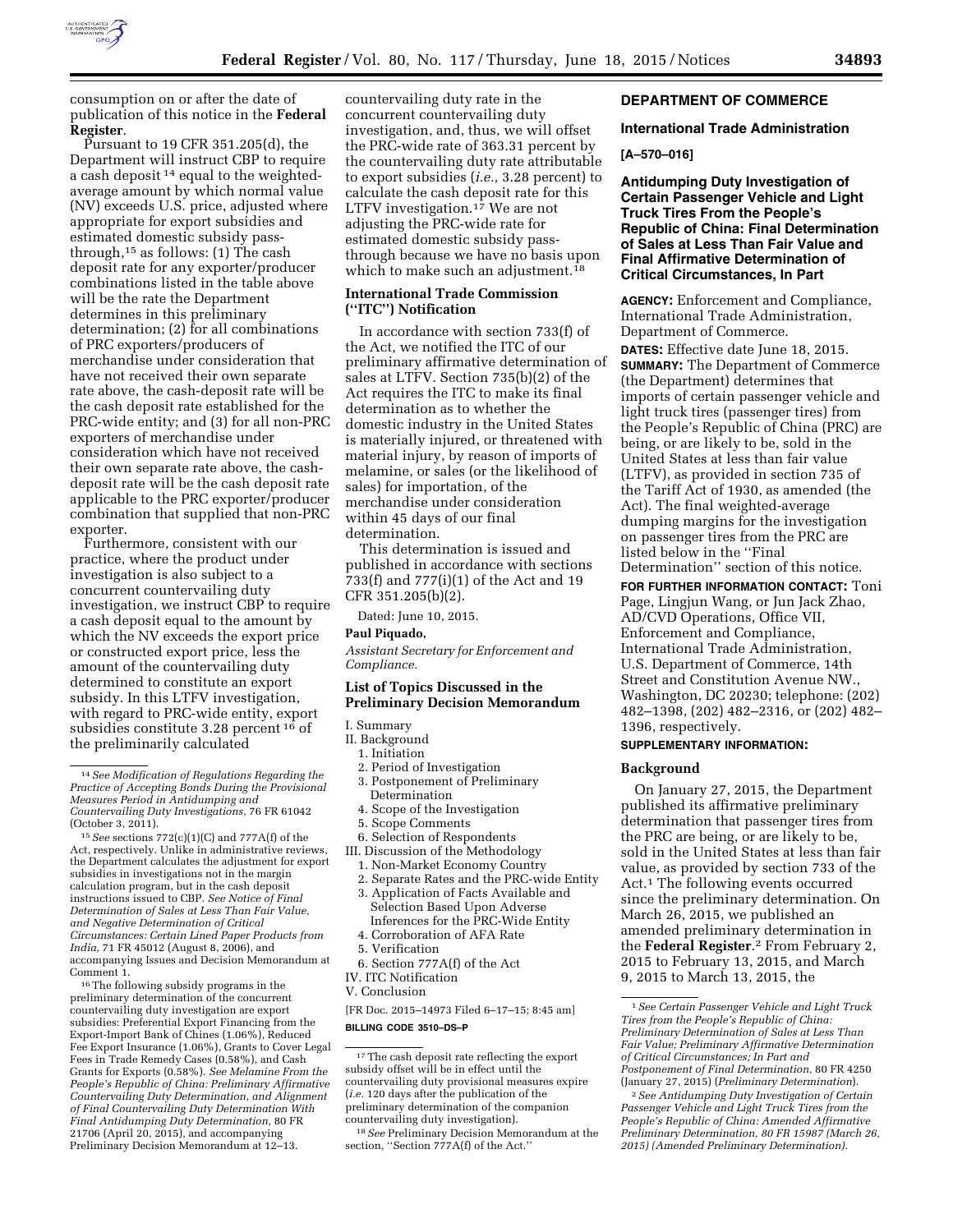Department conducted sales and factorsof-production verifications of the two mandatory respondents: Giti Tire Global Trading Pte. Ltd., and its affiliates, Giti Tire (USA) Ltd., Giti Radial Tire (Anhui) Company Ltd., Giti Tire (Fujian) Company Ltd., Giti Tire (Hualin) Company Ltd. (collectively, the GITI companies); and Sailun Group Co. and its affiliates, Sailun Tire International Corp., Shandong Jinyu Industrial Co., Ltd., Jinyu International Holding Co., Limited, Seatex International Inc., Dynamic Tire Corp., Husky Tire Corp., Seatex PTE. Ltd., (collectively, the Sailun Group). The Department issued verification reports for the GITI companies on March 20, and March 27, 2015; and for Sailun Group on March 20, and March 30, 2015, respectively.3 On April 10, 2015, Petitioner,<sup>4</sup> the GITI companies, Sailun Group, and a number of separate rate applicants filed case briefs. On April 20, 2015, parties filed rebuttal briefs. On April 28, 2015, the Department held a hearing with respect to this investigation. Interested parties also filed case briefs and rebuttal briefs on the scope related issues on April 6, and April 13, respectively. On May 14, 2015, the Department held a separate hearing on scope related issues to this investigation.

#### **Period of Investigation**

The period of investigation (POI) is October 1, 2013, through March 31, 2014.

### **Scope of the Investigation and Scope Comments**

The products covered by this investigation are certain passenger tires from the PRC. The products covered by the investigation are currently classified under the following Harmonized Tariff Schedule of the United States (HTSUS) subheadings: 4011.10.10.10, 4011.10.10.20, 4011.10.10.30, 4011.10.10.40, 4011.10.10.50, 4011.10.10.60, 4011.10.10.70, 4011.10.50.00, 4011.20.10.05, and

4011.20.50.10. Tires meeting the scope description may also enter under the following HTSUS subheadings: 4011.99.45.10, 4011.99.45.50, 4011.99.85.10, 4011.99.85.50, 8708.70.45.45, 8708.70.45.60, 8708.70.60.30, 8708.70.60.45, and 8708.70.60.60. While HTSUS subheadings are provided for convenience and for customs purposes, the written description of the subject merchandise is dispositive.

The Department received comments regarding the scope of this investigation from numerous interested parties, which we have summarized and addressed in the accompanying Issues and Decision Memorandum.5 As explained in the Issues and Decision Memorandum, to facilitate the scope's administrability and enforcement, we have clarified the scope language such that ''N'' speed-rated specialty trailer tires that meet certain requirements are excluded from the scope.<sup>6</sup> For a complete description of the scope of the investigation, *see* Appendix II to this notice.

#### **Analysis of Comments Received**

All issues raised in the case and rebuttal briefs by parties to this investigation are addressed in the Issues and Decision Memorandum accompanying this notice, which is hereby adopted by this notice. A list of the issues which the parties raised and

to which the Department responded in the memorandum appears in Appendix I of this notice. The Issues and Decision Memorandum is a public document and is on file electronically *via* Enforcement and Compliance's Antidumping and Countervailing Duty Centralized Electronic Service System (ACCESS). ACCESS is available to registered users at *<http://access.trade.gov>*and is available to all parties in the Central Records Unit, Room B8024 of the main Department of Commerce building. In addition, a complete version of the Issues and Decision Memorandum can be accessed directly at *[http://](http://enforcement.trade.gov/frn/) [enforcement.trade.gov/frn/.](http://enforcement.trade.gov/frn/)* The signed and electronic versions of the memorandum are identical in content.

### **Changes Since the Amended Preliminary Determination**

Based on our review and analysis of the comments received from parties, and minor corrections presented at verification, we made certain changes to the GITI companies' and the Sailun Group's margin calculations since the *Amended Preliminary Determination.*  For a discussion of these changes, *see*  the Issues and Decision Memorandum and the Final Analysis Memoranda, all dated concurrently with this notice.7

## **Combination Rates**

In the *Initiation Notice,* the Department stated that it would calculate combination rates for the respondents that are eligible for a separate rate in this investigation.<sup>8</sup> Policy Bulletin 05.1 sets forth this practice.9

# **Final Determination**

The Department determines that the estimated final weighted-average dumping margins are as follows:

8*See Certain Passenger Vehicle and Light Truck Tires From the People's Republic of China: Initiation of Antidumping Duty Investigation,* 79 FR 42292 (July 21, 2014) (*Initiation Notice*).

9*See* Enforcement and Compliance Policy Bulletin No. 05.1 ''Separate-Rates Practice and Application of Combination Rates in Antidumping Investigations involving Non-Market Economy Countries,'' (April 5, 2005) (Policy Bulletin 05.1), available on the Department's Web site at *[http://](http://enforcement.trade.gov/policy/bull05-1.pdf) [enforcement.trade.gov/policy/bull05-1.pdf.](http://enforcement.trade.gov/policy/bull05-1.pdf)* 

<sup>1</sup>*See Certain Passenger Vehicle and Light Truck Tires from the People's Republic of China: Preliminary Determination of Sales at Less Than Fair Value; Preliminary Affirmative Determination of Critical Circumstances; In Part and Postponement of Final Determination,* 80 FR 4250 (January 27, 2015) (*Preliminary Determination*).

<sup>2</sup>*See Antidumping Duty Investigation of Certain Passenger Vehicle and Light Truck Tires from the People's Republic of China: Amended Affirmative Preliminary Determination, 80 FR 15987 (March 26, 2015) (Amended Preliminary Determination).* 

<sup>3</sup>*See* Verification Report of the Sales and Factors Responses of Giti Tire Global Trading Pte. Ltd. and Its Affiliated Subsidiaries in the Antidumping Duty Investigation of Certain Passenger Vehicle and Light Truck Tires from the People's Republic of China, dated March 20, 2015 (GITI China Verification Report); Verification Report of U.S. Sales of Giti Tire (USA) Ltd. in the Antidumping Duty Investigation of Certain Passenger Vehicle and Light Truck Tires from the People's Republic of China, dated March 27, 2015 (GITI CEP Verification Report); Verification of the Sales and Factors Response of Sailun Group Co., Ltd., Sailun Tire International Corp., Shandong Jinyu Industrial Co., Ltd., Jinyu International Holding Co., Limited, Seatex International Inc., Dynamic Tire Corp., Husky Tire Corp., and Seatex PTE. Ltd. in the Antidumping Investigation of Passenger Vehicle and Light Truck Tires from the People's Republic of China, dated March 20, 2015 (Sailun China Verificaiton Report); and Verification of the U.S. Sales Responses of Sailun Group Co., Ltd., in the Antidumping Duty Investigation of Passenger Vehicle and Light Truck Tires from the People's Republic of China, dated March 30, 2015 (Sailun CEP Verificaiton Report).

<sup>4</sup>Petitioner is United Steel, Paper and Forestry, Rubber, Manufacturing, Energy, Allied Industrial and Service Workers International Union, AFL– CIO, CLC.

<sup>7</sup>*See* Final Analysis Memorandum for the PRC-Wide Entity, Final Analysis Memorandum for Giti Tire Global Trading Pte. Ltd. and its affiliates, and Final Analysis Memorandum for Sailun Group Co. and its affiliates, dated concurrently with this notice.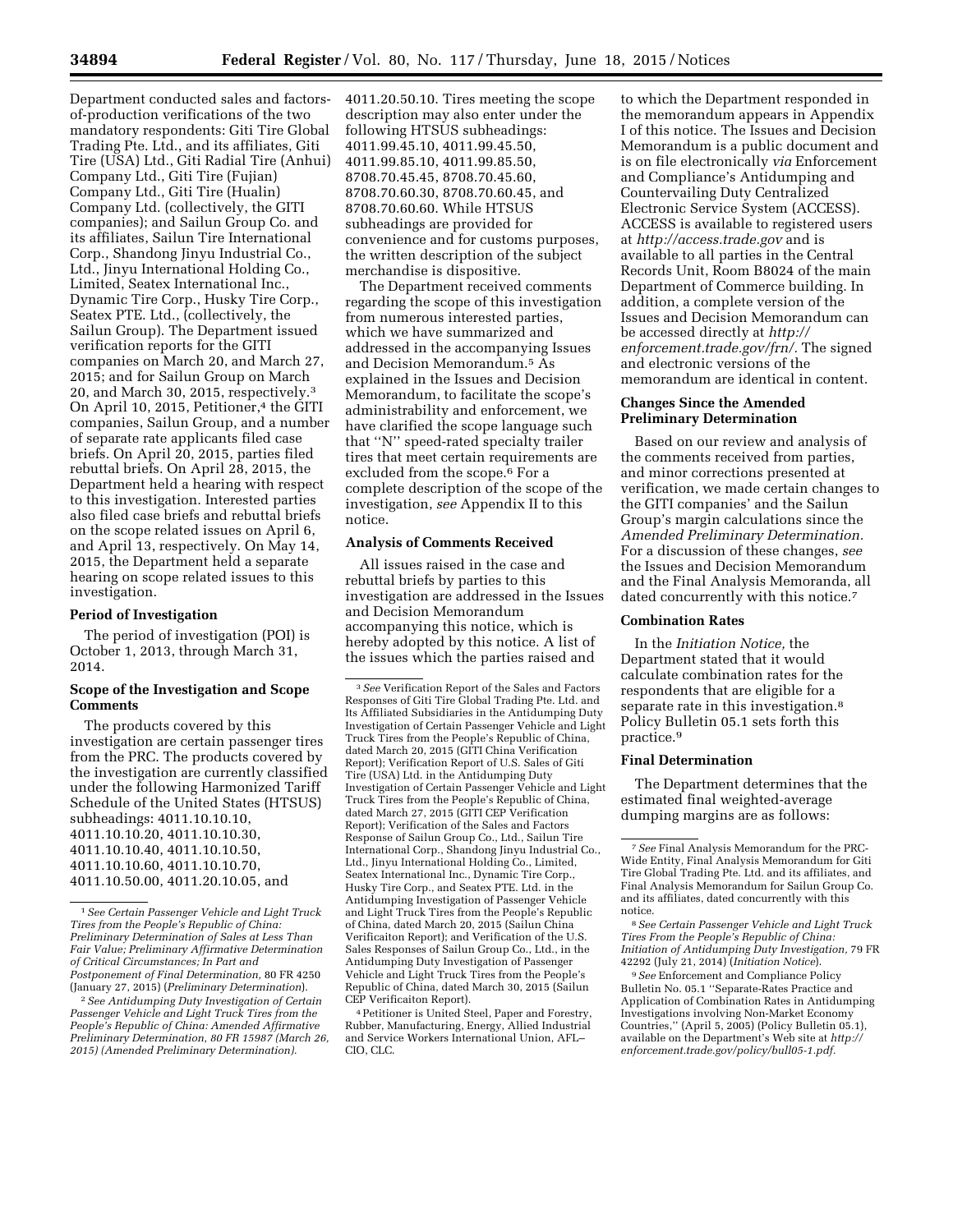| Exporter(s)                                                                                                                                                                                                                                                                                             | Producer(s)                                                                                                                                                                                                                                                                                                                                                                                                                                                                                                                                                                                                                                                                                                                                  | Weighted-<br>average<br>dumping<br>margin<br>(percent) |
|---------------------------------------------------------------------------------------------------------------------------------------------------------------------------------------------------------------------------------------------------------------------------------------------------------|----------------------------------------------------------------------------------------------------------------------------------------------------------------------------------------------------------------------------------------------------------------------------------------------------------------------------------------------------------------------------------------------------------------------------------------------------------------------------------------------------------------------------------------------------------------------------------------------------------------------------------------------------------------------------------------------------------------------------------------------|--------------------------------------------------------|
| Giti Tire Global Trading Pte. Ltd., Giti Tire (USA) Ltd., Giti Ra-<br>dial Tire (Anhui) Company Ltd., Giti Tire (Fujian) Company<br>Ltd., Giti Tire (Hualin) Company Ltd., (Collectively, the GITI<br>Companies).                                                                                       | Giti Radial Tire (Anhui) Company Ltd., Giti Tire (Fujian) Com-<br>pany Ltd., Giti Tire (Hualin) Company Ltd.                                                                                                                                                                                                                                                                                                                                                                                                                                                                                                                                                                                                                                 | 29.97                                                  |
| Sailun Group Co., Ltd. (aka Sailun Jinyu Group Co., Ltd.),<br>Sailun Tire International Corp., Shandong Jinyu Industrial<br>Co., Ltd., Jinyu International Holding Co., Limited, Seatex<br>International Inc., Dynamic Tire Corp., Husky Tire Corp.,<br>Seatex PTE. Ltd., (Collectively, Sailun Group). | Sailun Group Co., Ltd. (aka Sailun Jinyu Group Co., Ltd.),<br>Shandong Jinyu Industrial Co., Ltd.                                                                                                                                                                                                                                                                                                                                                                                                                                                                                                                                                                                                                                            | 14.35                                                  |
|                                                                                                                                                                                                                                                                                                         | Cooper Chengshan (Shandong) Tire Co., Ltd., Cooper<br>(Kunshan) Tire Co., Ltd.                                                                                                                                                                                                                                                                                                                                                                                                                                                                                                                                                                                                                                                               | 25.30                                                  |
|                                                                                                                                                                                                                                                                                                         |                                                                                                                                                                                                                                                                                                                                                                                                                                                                                                                                                                                                                                                                                                                                              | 25.30                                                  |
|                                                                                                                                                                                                                                                                                                         |                                                                                                                                                                                                                                                                                                                                                                                                                                                                                                                                                                                                                                                                                                                                              | 25.30                                                  |
|                                                                                                                                                                                                                                                                                                         | Qingdao Sentury Tire Co., Ltd., Shandong Haohua Tire Co.,<br>Ltd., Beijing Capital Tire Co., Ltd.                                                                                                                                                                                                                                                                                                                                                                                                                                                                                                                                                                                                                                            | 25.30                                                  |
|                                                                                                                                                                                                                                                                                                         |                                                                                                                                                                                                                                                                                                                                                                                                                                                                                                                                                                                                                                                                                                                                              | 25.30                                                  |
|                                                                                                                                                                                                                                                                                                         | Cheng Shin Tire & Rubber (China) Co., Ltd., Cheng Shin Tire<br>& Rubber (Chongqing) Co., Ltd.                                                                                                                                                                                                                                                                                                                                                                                                                                                                                                                                                                                                                                                | 25.30<br>25.30                                         |
|                                                                                                                                                                                                                                                                                                         | Shandong Guofeng Rubber Plastics Co., Ltd., Shandong<br>Haohua Tire Co., Ltd., Shandong Jinyu Industrial Co., Ltd.,<br>Doublestar-Dongfeng Tyre Co., Ltd., Shengtai Group Co.,<br>Ltd., Qingdao Doublestar Tire Industrial Co., Ltd., Shandong<br>Yongtai Chemical Co., Ltd.                                                                                                                                                                                                                                                                                                                                                                                                                                                                 | 25.30                                                  |
|                                                                                                                                                                                                                                                                                                         |                                                                                                                                                                                                                                                                                                                                                                                                                                                                                                                                                                                                                                                                                                                                              | 25.30                                                  |
|                                                                                                                                                                                                                                                                                                         |                                                                                                                                                                                                                                                                                                                                                                                                                                                                                                                                                                                                                                                                                                                                              | 25.30                                                  |
|                                                                                                                                                                                                                                                                                                         |                                                                                                                                                                                                                                                                                                                                                                                                                                                                                                                                                                                                                                                                                                                                              | 25.30                                                  |
|                                                                                                                                                                                                                                                                                                         |                                                                                                                                                                                                                                                                                                                                                                                                                                                                                                                                                                                                                                                                                                                                              | 25.30                                                  |
|                                                                                                                                                                                                                                                                                                         |                                                                                                                                                                                                                                                                                                                                                                                                                                                                                                                                                                                                                                                                                                                                              | 25.30                                                  |
| Hong Kong Tiancheng Investment & Trading Co., Limited                                                                                                                                                                                                                                                   | Shandong Yongtai Chemical Co., Ltd., Doublestar-Dongfeng<br>Tyre Co., Ltd.                                                                                                                                                                                                                                                                                                                                                                                                                                                                                                                                                                                                                                                                   | 25.30<br>25.30                                         |
|                                                                                                                                                                                                                                                                                                         |                                                                                                                                                                                                                                                                                                                                                                                                                                                                                                                                                                                                                                                                                                                                              | 25.30                                                  |
|                                                                                                                                                                                                                                                                                                         |                                                                                                                                                                                                                                                                                                                                                                                                                                                                                                                                                                                                                                                                                                                                              | 25.30                                                  |
|                                                                                                                                                                                                                                                                                                         |                                                                                                                                                                                                                                                                                                                                                                                                                                                                                                                                                                                                                                                                                                                                              | 25.30                                                  |
|                                                                                                                                                                                                                                                                                                         | Kumho Tire (Tianjin) Co., Inc., Nanjing Kumho Tire Co., Ltd.,                                                                                                                                                                                                                                                                                                                                                                                                                                                                                                                                                                                                                                                                                | 25.30                                                  |
|                                                                                                                                                                                                                                                                                                         | Kumho Tire (Changchun) Co., Inc.<br>South China Tire & Rubber Co., Ltd., Shandong Haohua Tire                                                                                                                                                                                                                                                                                                                                                                                                                                                                                                                                                                                                                                                | 25.30                                                  |
| Nankang (Zhangjiagang Free Trade Zone) Rubber Industrial<br>Co., Ltd.                                                                                                                                                                                                                                   | Co., Ltd.<br>Nankang (Zhangjiagang Free Trade Zone) Rubber Industrial<br>Co., Ltd.                                                                                                                                                                                                                                                                                                                                                                                                                                                                                                                                                                                                                                                           | 25.30                                                  |
|                                                                                                                                                                                                                                                                                                         |                                                                                                                                                                                                                                                                                                                                                                                                                                                                                                                                                                                                                                                                                                                                              | 25.30                                                  |
|                                                                                                                                                                                                                                                                                                         | Shandong Guofeng Rubber Plastics Co., Ltd., Shandong<br>Haohua Tire Co., Ltd., Shandong Jinyu Industrial Co., Ltd.,<br>Doublestar-Dongfeng Tyre Co., Ltd.                                                                                                                                                                                                                                                                                                                                                                                                                                                                                                                                                                                    | 25.30                                                  |
| Qingdao Free Trade Zone Full-World International Trading Co.,<br>Ltd.                                                                                                                                                                                                                                   | Shandong Zhentai Group Co., Ltd., Longkou Xinglong Tyre<br>Co., Ltd., Hebei Tianrui Rubber Co., Ltd.                                                                                                                                                                                                                                                                                                                                                                                                                                                                                                                                                                                                                                         | 25.30                                                  |
|                                                                                                                                                                                                                                                                                                         | Fullrun Tyre Tech Corp., Ltd., Shengtai Group Co., Ltd.,<br>Shandong Zhongyi Rubber Co., Ltd., Shandong Guofeng<br>Rubber Plastics Co, Ltd., Deruibao Tire Co., Ltd., Shandong<br>New Continent Tire Co., Ltd., Shandong Fengyuan Tyre<br>Manufacturing Co., Ltd., Sichuan Tyre & Rubber Co., Ltd.,<br>Qingdao Futaian Tyre Teck. Co., Ltd., Good Friend Tyre<br>Co., Ltd., Shandong Hengyu Science & Technology Co.,<br>Ltd., Shandong Longyue Rubber Co., Ltd., Shouguang<br>Firemax Tyre Co., Ltd., Beijing Capital Tire Co., Ltd.,<br>Shandong Wanda Boto Tyre Co., Ltd., Zhaoqing Junhong<br>Co., Ltd., Shandong Huasheng Rubber Co., Ltd., Shandong<br>Haohua Tire Co., Ltd., Shandong Province Sanli Tire Manu-<br>factured Co., Ltd. | 25.30                                                  |
|                                                                                                                                                                                                                                                                                                         |                                                                                                                                                                                                                                                                                                                                                                                                                                                                                                                                                                                                                                                                                                                                              | 25.30                                                  |
|                                                                                                                                                                                                                                                                                                         |                                                                                                                                                                                                                                                                                                                                                                                                                                                                                                                                                                                                                                                                                                                                              | 25.30                                                  |
|                                                                                                                                                                                                                                                                                                         | Shandong Guofeng Rubber Plastics Co., Ltd., Shandong<br>Hengyu Science & Technology Co., Ltd., Shandong<br>Longyue Rubber Co., Ltd., Shandong Haohua Tire Co.,<br>Ltd., Shouguang Firemax Tyre Co., Ltd., Shandong Zhongyi<br>Rubber Co., Ltd., Shandong Yonking Rubber Co., Ltd.,                                                                                                                                                                                                                                                                                                                                                                                                                                                           | 25.30                                                  |
|                                                                                                                                                                                                                                                                                                         | Shandong Hongsheng Rubber Technology Co., Ltd.                                                                                                                                                                                                                                                                                                                                                                                                                                                                                                                                                                                                                                                                                               |                                                        |
|                                                                                                                                                                                                                                                                                                         |                                                                                                                                                                                                                                                                                                                                                                                                                                                                                                                                                                                                                                                                                                                                              | 25.30                                                  |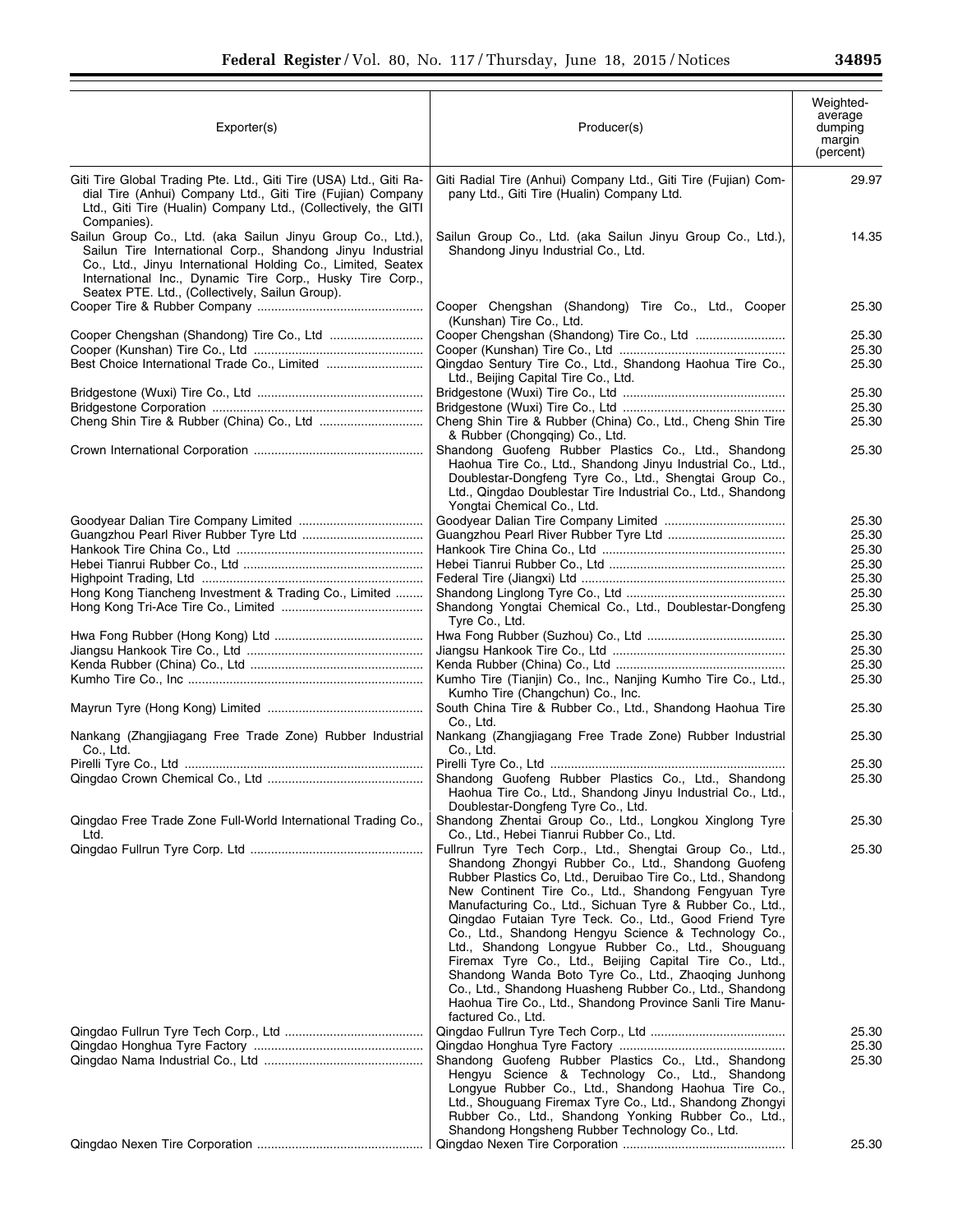| Exporter(s)                                          | Producer(s)                                                                      | Weighted-<br>average<br>dumping<br>margin<br>(percent) |
|------------------------------------------------------|----------------------------------------------------------------------------------|--------------------------------------------------------|
|                                                      | Doublestar-Dongfeng Tyre Co., Ltd., Shandong Fengyuan Tire                       | 25.30                                                  |
|                                                      | Manufacturing Co., Ltd., Shouguang Firemax Tyre Co., Ltd.                        |                                                        |
|                                                      |                                                                                  | 25.30                                                  |
|                                                      |                                                                                  | 25.30                                                  |
|                                                      |                                                                                  | 25.30                                                  |
|                                                      |                                                                                  | 25.30                                                  |
|                                                      |                                                                                  | 25.30                                                  |
|                                                      |                                                                                  | 25.30                                                  |
|                                                      |                                                                                  | 25.30                                                  |
|                                                      |                                                                                  | 25.30                                                  |
|                                                      |                                                                                  | 25.30                                                  |
|                                                      |                                                                                  | 25.30                                                  |
| Shandong Hawk International Rubber Industry Co., Ltd | Shandong Hawk International Rubber Industry Co., Ltd                             | 25.30                                                  |
| Shandong Hengyu Science & Technology Co., Ltd        |                                                                                  | 25.30                                                  |
|                                                      | Shandong Huitong Tyre Co., Ltd., Laiwu Sunshine Tyre Co.,<br>Ltd.                | 25.30                                                  |
|                                                      |                                                                                  | 25.30                                                  |
|                                                      |                                                                                  | 25.30                                                  |
|                                                      |                                                                                  | 25.30                                                  |
| Shandong Province Sanli Tire Manufactured Co., Ltd   | Shandong Province Sanli Tire Manufactured Co., Ltd                               | 25.30                                                  |
|                                                      |                                                                                  | 25.30                                                  |
|                                                      |                                                                                  | 25.30                                                  |
|                                                      |                                                                                  | 25.30                                                  |
|                                                      |                                                                                  | 25.30                                                  |
|                                                      | Shengtai Group Co., Ltd., Shandong Shengshitailai Rubber<br>Technology Co., Ltd. | 25.30                                                  |
|                                                      |                                                                                  | 25.30                                                  |
|                                                      |                                                                                  | 25.30                                                  |
|                                                      | Dongying Zhongyi Rubber Co., Ltd., Shandong Haohua Tire<br>Co., Ltd.             | 25.30                                                  |
|                                                      |                                                                                  | 25.30                                                  |
|                                                      |                                                                                  | 25.30                                                  |
|                                                      |                                                                                  | 25.30                                                  |
|                                                      | Shandong Haohua Tire Co., Ltd., Sichuan Tyre & Rubber Co.,                       | 25.30                                                  |
|                                                      | Ltd., Shandong Anchi Tyres Co., Ltd., Beijing Capital Tire                       |                                                        |
|                                                      | Co. Ltd., Shandong Wanda Boto Tyre Co., Ltd., Shandong                           |                                                        |
|                                                      | Wosen Rubber Co., Ltd., Shandong Zhentai Group Co.,                              |                                                        |
|                                                      | Ltd., Shandong Yonking Rubber Co., Ltd., Qingdao                                 |                                                        |
|                                                      | Doublestar Tire Industrial Co., Ltd., South China Tire &                         |                                                        |
|                                                      | Rubber Co. Ltd., Anhui Heding Tire Technology Co., Ltd.                          |                                                        |
|                                                      |                                                                                  | 25.30<br>25.30                                         |
|                                                      |                                                                                  | 25.30                                                  |
|                                                      | Shaanxi Yanchang Petroleum Group Rubber Co. Ltd                                  | 25.30                                                  |
|                                                      |                                                                                  | 25.30                                                  |
|                                                      |                                                                                  | 25.30                                                  |
|                                                      |                                                                                  | 87.99                                                  |

*\* The PRC-wide entity includes, among other companies, Yongsheng Rubber Group Co., Ltd. (Yongsheng), a mandatory respondent in this in*vestigation that did not demonstrate that it is entitled to a separate rate. Accordingly, we consider Yongsheng to be part of the PRC-Wide Entity.

### **Disclosure**

We intend to disclose to parties the calculations performed in this proceeding within five days of any public announcement of this notice in accordance with 19 CFR 351.224(b).

### **Final Affirmative Determination of Critical Circumstances, In Part**

We continue to find that critical circumstances do not exist for the GITI companies and the Sailun Group. In addition, we found that critical circumstances do not exist for the separate rate companies, while they do exist for the PRC-wide entity. A

discussion of our determination can be found in the Issues and Decision Memorandum at the section, ''Critical Circumstances.''

# **Continuation of Suspension of Liquidation**

As noted above, for this final determination, the Department found that critical circumstances exist with respect to imports of the subject merchandise from the PRC-wide entity. Therefore, in accordance with section 735(c)(4)(A) of the Act, we will instruct U.S. Customs and Border Protection (CBP) to continue to suspend

liquidation of all imports of the merchandise subject to the investigation from the PRC-wide entity, that were entered or withdrawn from warehouse, for consumption on or after October 29, 2014, 90 days prior to publication of the *Preliminary Determination* in the **Federal Register**, and require a cash deposit for such entries as noted below.

Because we did not find that critical circumstances exist with respect to the GITI companies, the Sailun Group, and the separate rate companies,10 in

<sup>10</sup>With regard to the separate rate companies, we will also instruct CBP to terminate suspension and to release any bond or other security, and refund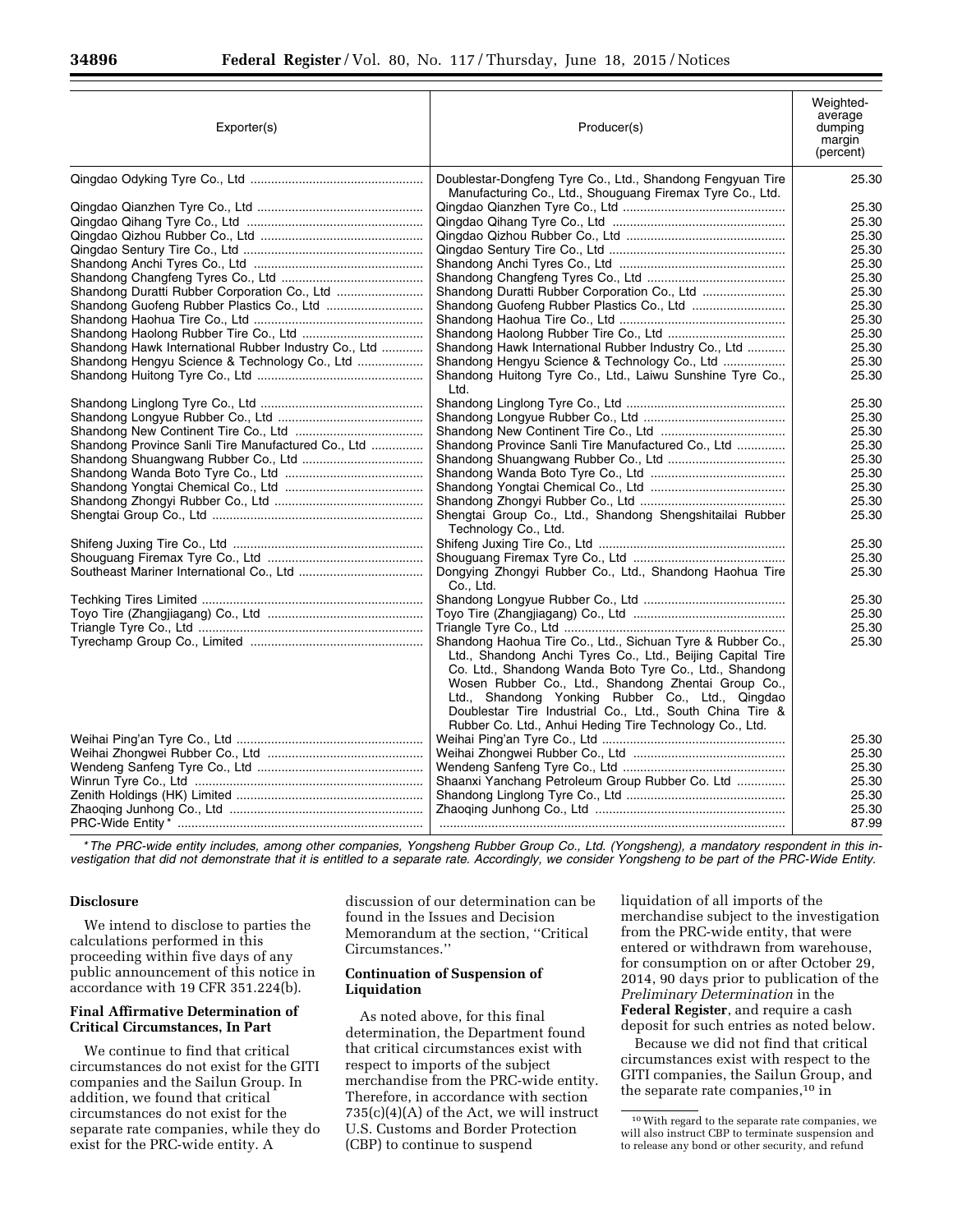accordance with section  $735(c)(1)(B)$  of the Act, we will instruct CBP to continue to suspend liquidation of all appropriate entries of passenger tires from the PRC, as described in the ''Scope of the Investigation and Scope Comments'' section of this notice and which were entered, or withdrawn from warehouse, for consumption on or after January 27, 2015, the date of publication of the *Preliminary Determination* in the **Federal Register**.

Pursuant to 19 CFR 351.205(d), we will instruct CBP to require a cash deposit 11 for all suspended entries at an *ad valorem* rate equal to the weightedaverage amount by which normal value exceeds U.S. price, as follows: (1) The cash deposit rate for the exporter/ producer combination listed in the table above will be the rate identified for that combination in the table adjusted where appropriate for export subsidies and estimated domestic subsidy passthrough; 12 (2) for all combinations of PRC exporters/producers of merchandise under consideration that have not received their own separate rate above, the cash-deposit rate will be the cash deposit rate established for the PRC-wide entity, 87.99 percent, adjusted where appropriate for export subsidies and estimated domestic subsidy pass-through; and (3) for all non-PRC exporters of the merchandise under consideration which have not received their own separate rate above, the cash-deposit rate will be the cash deposit rate applicable to the PRC exporter/producer combination that supplied that non-PRC exporter. These suspension of liquidation and cash deposit instructions will remain in effect until further notice.

As stated previously, we will adjust cash deposit rates by the amount of export subsidies, where appropriate. In

11*See Modification of Regulations Regarding the Practice of Accepting Bonds During the Provisional Measures Period in Antidumping and Countervailing Duty Investigations,* 76 FR 61042 (October 3, 2011).

12*See* sections 772(c)(1)(C) and 777A(f) of the Act, respectively. Unlike in administrative reviews, the Department calculates the adjustment for export subsidies in investigations not in the margincalculation program, but in the cash-deposit instructions issued to CBP. *See Notice of Final Determination of Sales at Less Than Fair Value, and Negative Determination of Critical Circumstances: Certain Lined Paper Products from India,* 71 FR 45012 (August 8, 2006), and accompanying Issues and Decision memorandum at Comment 1.

the companion CVD investigation, GITI companies received a calculated export subsidy rate of 15.03 percent while the all-others companies received a calculated export subsidy rate of 13.53 percent.13 Therefore, we will offset GITI companies' cash deposit rate of 29.97 percent by 15.03 percent, while the Sailun Group's and the separate rate companies' cash deposit rates of 14.35 percent and 25.30 percent, respectively, will be reduced by 13.53 percent as these companies were considered ''allothers'' companies in the companion CVD case. For Cooper Tire & Rubber Company, Cooper (Kunshan) Tire Co., Ltd., and Cooper Chengshan (Shandong) Tire Co., Ltd. (collectively, Cooper), another mandatory respondent in the companion CVD investigation, we will offset its cash deposit rate of 25.30 percent by its cacluated export subsidy rate of 11.13 percent. Finally, we are adjusting the cash deposit rate applicable to the PRC-wide entity for export subsidies, by the lowest export subsidy rate determined for any party in the companion CVD proceeding, which is 11.13 percent.14

Pursuant to 777A(f) of the Act, we are also adjusting final cash deposit rates for estimated domestic subsidy passthrough, where appropriate. We will adjust the Sailun Group's,15 Cooper's and the separate rate companies' cash deposit rates by 3.59 percent to account for estimated domestic subsidy passthrough.16 We are also adjusting GITI companies' and the PRC-wide entity's cash deposit rate by 0.40 percent to account for estimated domestic subsidy pass-through.17

### **International Trade Commission Notification**

In accordance with section 735(d) of the Act, we will notify the International Trade Commission (ITC) of the final affirmative determination of sales at less

15Sailun Group's AD cash deposit rate after adjusting for export subsidies and estimated domestic subsidy pass-through will be zero percent. We will instruct CBP to require a cash deposit for all of Sailun Group's suspended entries at an *ad valorem* rate of zero percent.

16*See CVD Final* and Double Remedies Memorandum. 17 *Id.* 

This determination and notice are

issued and published pursuant to sections 735(d) and 777(i)(1) of the Act.

Dated: June 11, 2015.

### **Paul Piquado,**

*Assistant Secretary for Enforcement and Compliance.* 

#### **Appendix I**

#### **Outline of the Issues and Decision Memorandum**

#### I. Summary II. Background

- 
- III. Scope of the Investigation
- IV. Use of Adverse Facts Available V. Critical Circumstances
- VI. Margin Calculations
- VII. Discussion of the Issues
- VIII. Recommendation
- **List of Topics Discussed in the Issues and Decision Memorandum**

## Comment 1: Whether to Modify the Language of the Exclusion on Special Trailer (ST) Tires

than fair value. Because the final determination in this proceeding is affirmative, the ITC will make its final determination, in accordance with section 735(b)(2) of the Act, as to whether the domestic industry in the United States is materially injured, threatened with material injury, or the establishment of an industry in the United States is materially retarded by reason of imports of passenger tires from the PRC, no later than 45 days after our final determination. If the ITC determines that material injury, threat of material injury, or material retardation does not exist, this proceeding will be terminated and all securities posted will be refunded or canceled. If the ITC determines that such injury or material retardation does exist, then the Department will issue an antidumping duty order directing CBP to assess, upon further instruction by the Department, antidumping duties on all imports of the subject merchandise entered, or withdrawn from warehouse, for consumption on or after the effective date of the suspension of liquidation.

#### **Notification Regarding Administrative Protective Orders (APO)**

In the event the ITC issues a final negative injury determination, this notice will serve as the only reminder to parties subject to an APO of their responsibility concerning the disposition of proprietary information disclosed under APO in accordance with 19 CFR 351.305(a)(3). Timely written notification of the return or destruction of APO materials, or conversion to judicial protective order, is hereby requested. Failure to comply with the regulations and terms of an APO is a violation subject to sanction.

any cash deposit made, to secure the payment of estimated antidumping duties with respect to entries of the merchandise entered, or withdrawn from warehouse, for consumption on or after October 29, 2014 (*i.e.,* 90 days prior to the date of publication of the **Federal Register**), but before January 27, 2015 (the date of publication of the *Preliminary Determination*).

<sup>13</sup>*See Cerain Passenger Vehicle and Light Truck Tires from the People's Republic of China: Final Affirmative Countervailing Duty Determination* and accompanying Issues and Decision Memorandum (*CVD Final*). The final determination in this companion CVD proceeding is being concurrently released on the same day as this final determination. *See also,* Memorandum to the File, ''Certain Passenger Vehicle and Light Truck from the People's Republic of China: Double Remides Final Calculation Memorandum,'' dated concurrently with this notice (Double Remedies Memorandum).

<sup>14</sup> *Id.*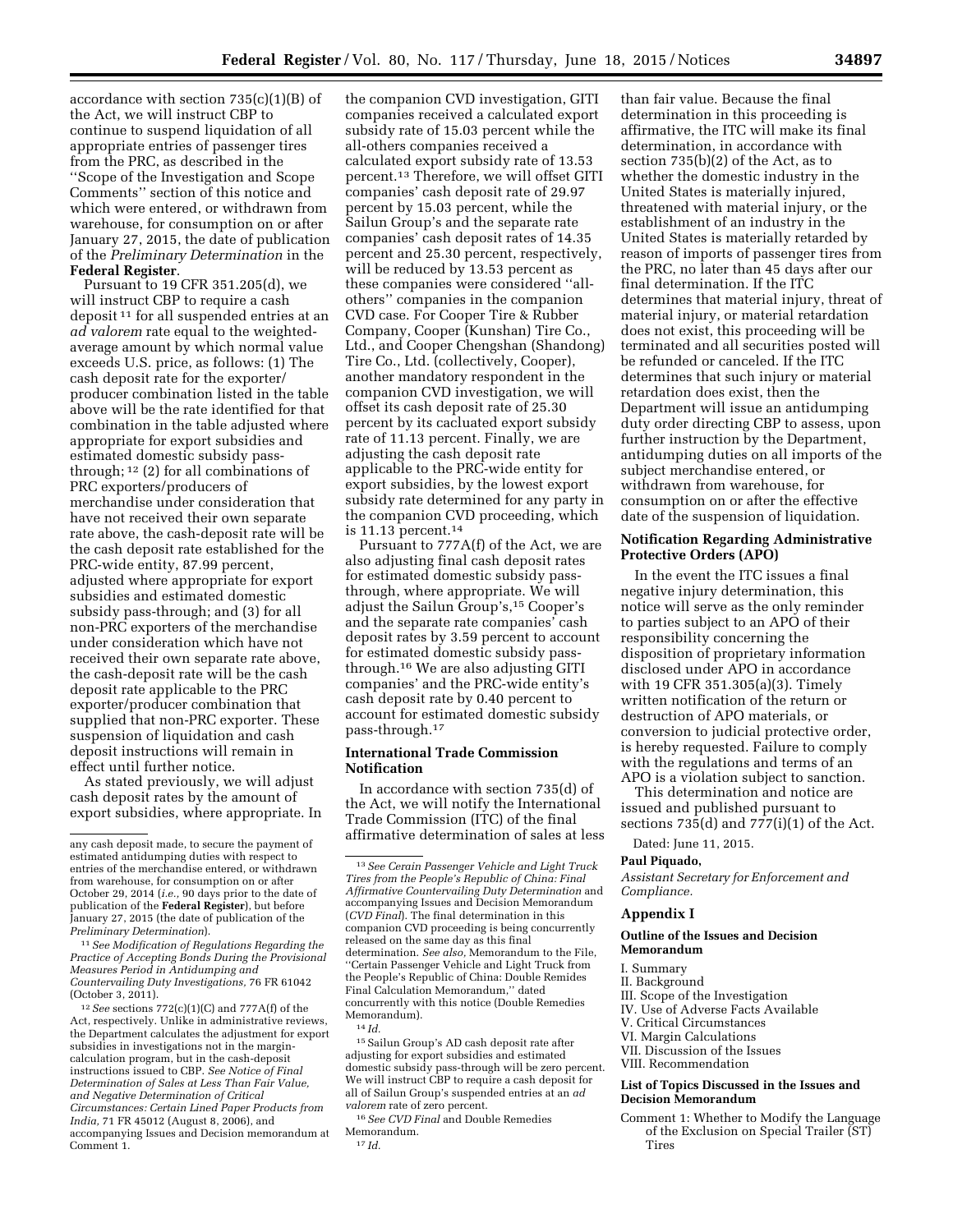- Comment 2: Whether Slingshot Tires Are Included in the Scope
- Comment 3: Critical Circumstances
- Comment 4: Whether Sailun Group Should Receive a Double Remedy Adjustment Comment 5: Whether the Department
- Applied the Appropriate Double Remedy Adjustment to Cooper Comment 6: Whether GITI Companies
- Should Receive a Double Remedy Adjustment
- Comment 7: Analysis of the Pass-through Rate of the Double Remedy Adjustment
- Comment 8: Whether to Grant Sailun Group an Offset for By-Products
- Comment 9: Whether to Include Goodyear Thailand's Financial Statements in the Calculation of the Financial Ratios
- Comment 10: Whether to Include Export Expenses in the SG&A Ratios for SR Tyres and Hihero
- Comment 11: Whether to Include All Labor Related Costs in the Denominator of the Financial Ratios Calculation
- Comment 12: Selection of Surrogate Country
- Comment 13: Valuation of Labor
- Comment 14: Valuation of Market Economy Purchases
- Comment 15: Valuation of Truck Freight
- Comment 16: Calculation of Market Economy Purchases
- Comment 17: Valuation of Brokerage & Handling
- Comment 18: Valuation of GITI Companies' Steam
- Comment 19: Valuation of Sailun Group's Steam
- Comment 20: Valuation of GITI Companies' Ocean Freight
- Comment 21: Valuation of Sailun Group's Ocean Freight
- Comment 22: Valuation of Sailun Group's U.S. Inland Freight
- Comment 23: Valuation of Sailun Group's Reclaimed Rubber
- Comment 24: Sailun Group's Name Change
- Comment 25: Cooper's Name Change
- Comment 26: Shandong Yongtai Chemical Co., Ltd.'s (Yongtai) Name Change
- Comment 27: Application of AFA to all Subject Merchandise Produced by Yongsheng
- Comment 28: Whether the Department Properly Accounted for the Weighted-Average Price of Certain Market Economy Purchases
- Comment 29: Whether the Department Made All Appropriate Adjustments in the Calculation of Sailun Group's U.S. Price
- Comment 30: Whether the Department Should Apply AFA to GITI Companies' Unreported Sales Submitted as a Minor Correction at Verification
- Comment 31: Whether the Department Should Use the GITI Companies' Revised Databases that Include All the Minor Corrections
- Comment 32: Whether the Department Should Reduce the Sailun Group's U.S. Prices by the Amount of the Irrecoverable VAT
- Comment 33: Whether the Irrecoverable VAT Percentage Should Be Applied to the FOB China Value
- Comment 34: Whether the Department Correctly Reduced the U.S. Price by the
- Amount of the Irrecoverable VAT Comment 35: The Department's Authority to
- Apply a PRC-Wide Rate Comment 36: PRC Government Control of the
- Economy
- Comment 37: Guangzhou Wanli Tire Trading Co. Ltd.'s (Wanli) Separate Rate Status
- Comment 38: Guizhou Tyre Import and Export Co., Ltd.'s (GTCIE) Separate Rate Status
- Comment 39: Double Coin Holdings' (Double Coin) Separate Rate Status
- Comment 40: Shaanxi Yanchang Petroleum Group Rubber Co., Ltd.'s (Shaanxi) Separate Rate Status
- Comment 41: Sichuan Tyre and Rubber Co. Ltd.'s (Sichuan Tyre) Separate Rate Status
- Comment 42: Zhongce Rubber Group Company Limited's (Zhongce) Separate Rate Status
- Comment 43: Shandong Anchi Tyres Co., Ltd.'s (Anchi) Separate Rate Status
- Comment 44: America Business Co., Ltd.'s (America Business) Separate Rate Status
- Comment 45: Highpoint Trading, Ltd., (Highpoint) and Federal Tire (Jiangxi), Ltd. (Jiangxi) Separate Rate Status
- Comment 46: Qingdao Jinhaoyang International Co., Ltd.'s (Jinhaoyang) Separate Rate Status
- Comment 47: Qingdao Au-Shine Group Co., Limited's (Au-Shine) Separate Rate Status
- Comment 48: Qingdao Fuyingxiang Imp. & Exp. Co., Ltd.'s (Fuyingxiang) Separate Rate Status
- Comment 49: Shandong Changfeng Tyres Co., Ltd.'s (Changfeng) Separate Rate Status
- Comment 50: Shandong Fengyuan Tire Manufacturing Co., Ltd.'s (Fengyuan) Separate Rate Status
- Comment 51: Longkou Xinglong Tyre Co., Ltd.'s (Longkou) Separate Rate Status
- Comment 52: Liaoning Permanent Tyre Co., Ltd.'s (Permanent) Separate Rate Status
- Comment 53: Qingdao Fullrun Tyre Corp. Ltd.'s (Fullrun) Separate Rate Status
- Comment 54: Zhejiang Qingda Rubber Co., Ltd.'s (Qingda) Separate Rate Status

#### **Appendix II**

### **Scope of the Investigation**

The scope of this investigation is passenger vehicle and light truck tires. Passenger vehicle and light truck tires are new pneumatic tires, of rubber, with a passenger vehicle or light truck size designation. Tires covered by this investigation may be tubetype, tubeless, radial, or non-radial, and they may be intended for sale to original equipment manufacturers or the replacement market.

Subject tires have, at the time of importation, the symbol ''DOT'' on the sidewall, certifying that the tire conforms to applicable motor vehicle safety standards. Subject tires may also have the following prefixes or suffix in their tire size designation, which also appears on the sidewall of the tire:

Prefix designations:

P—Identifies a tire intended primarily for service on passenger cars

LT—Identifies a tire intended primarily for service on light trucks

Suffix letter designations:

LT—Identifies light truck tires for service on trucks, buses, trailers, and multipurpose passenger vehicles used in nominal highway service.

All tires with a ''P'' or ''LT'' prefix, and all tires with an ''LT'' suffix in their sidewall markings are covered by this investigation regardless of their intended use.

In addition, all tires that lack a ''P'' or ''LT'' prefix or suffix in their sidewall markings, as well as all tires that include any other prefix or suffix in their sidewall markings, are included in the scope, regardless of their intended use, as long as the tire is of a size that is among the numerical size designations listed in the passenger car section or light truck section of the *Tire and Rim Association Year Book,* as updated annually, unless the tire falls within one of the specific exclusions set out below.

Passenger vehicle and light truck tires, whether or not attached to wheels or rims. are included in the scope. However, if a subject tire is imported attached to a wheel or rim, only the tire is covered by the scope.

Specifically excluded from the scope of this investigation are the following types of tires:

(1) Racing car tires; such tires do not bear the symbol ''DOT'' on the sidewall and may be marked with "ZR" in size designation;

(2) new pneumatic tires, of rubber, of a size that is not listed in the passenger car section or light truck section of the *Tire and Rim Association Year Book;* 

(3) pneumatic tires, of rubber, that are not new, including recycled and retreaded tires; (4) non-pneumatic tires, such as solid rubber tires;

(5) tires designed and marketed exclusively as temporary use spare tires for passenger vehicles which, in addition, exhibit each of the following physical characteristics:

(a) The size designation and load index combination molded on the tire's sidewall are listed in Table PCT–1B (''T'' Type Spare Tires for Temporary Use on Passenger Vehicles) of the *Tire and Rim Association Year Book,* 

(b) the designation ''T'' is molded into the tire's sidewall as part of the size designation, and,

(c) the tire's speed rating is molded on the sidewall, indicating the rated speed in MPH or a letter rating as listed by *Tire and Rim Association Year Book,* and the rated speed is 81 MPH or a ''M'' rating;

(6) tires designed and marketed exclusively for specialty tire (ST) use which, in addition, exhibit each of the following conditions:

(a) The size designation molded on the tire's sidewall is listed in the ST sections of the *Tire and Rim Association Year Book,* 

(b) the designation ''ST'' is molded into the tire's sidewall as part of the size designation,

(c) the tire incorporates a warning, prominently molded on the sidewall, that the tire is ''For Trailer Service Only'' or ''For Trailer Use Only'',

(d) the load index molded on the tire's sidewall meets or exceeds those load indexes listed in the *Tire and Rim Association Year Book* for the relevant ST tire size, and (e) either

(i) the tire's speed rating is molded on the sidewall, indicating the rated speed in MPH